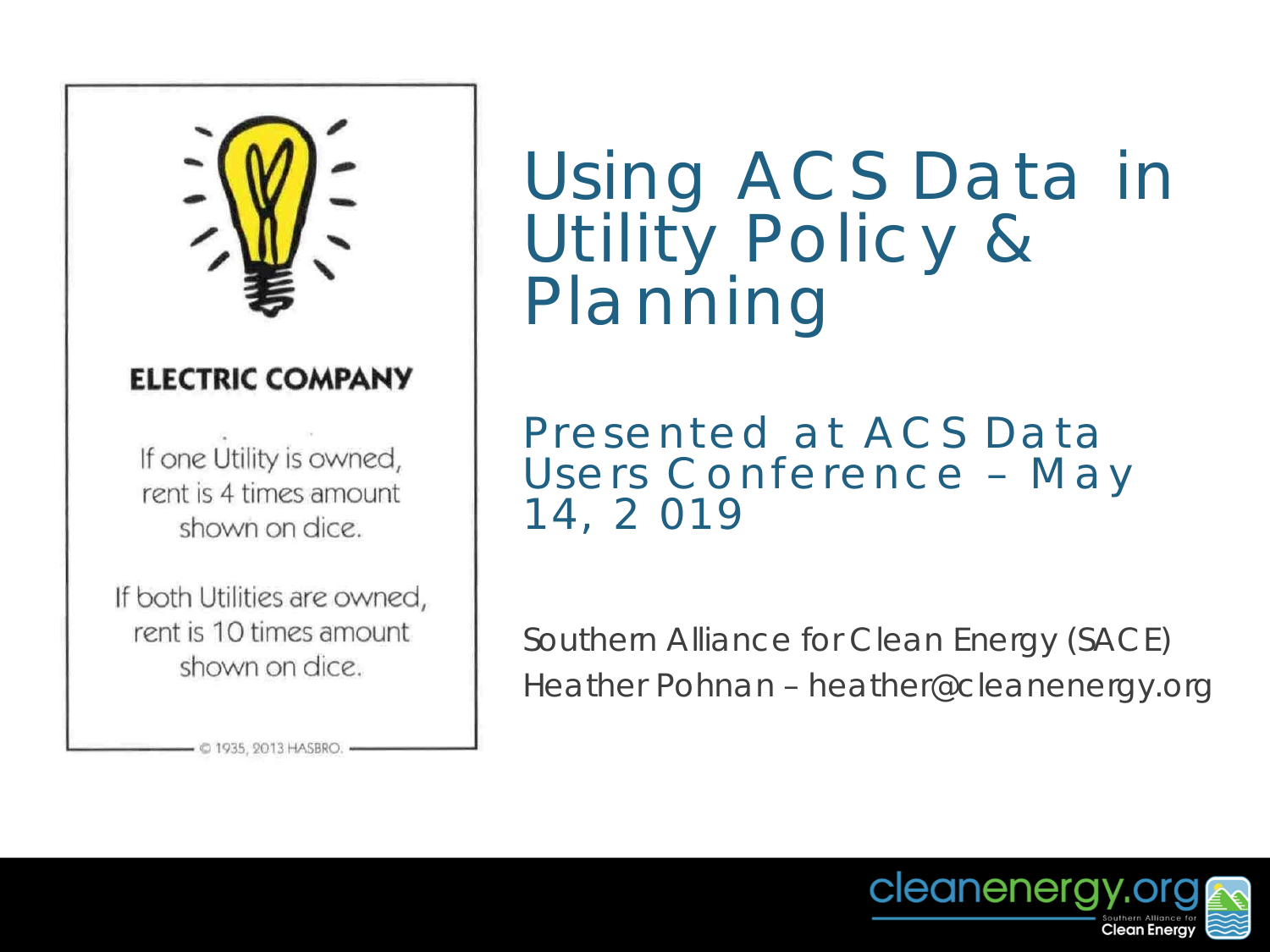# WHY ELECTRIC UTILITY COMPANIES?



Utility companies are generally government-granted monopolies that provide services such as electric, gas, water, telephone, etc.

Utility service is regulated by Public Service Commissions (PSCs) or other state regulatory bodies.

What's considered a public utility is changing and some services are being de-monopolized:

- Some regions have elements of competition due to recent shifts in economics of constructing power plants & infrastructure.
- FCC classified broadband internet as utility in 2015.

*"Fun" fact: In the board game, the 'Community Chest' card is statistically the most likely to result in the player getting money.*

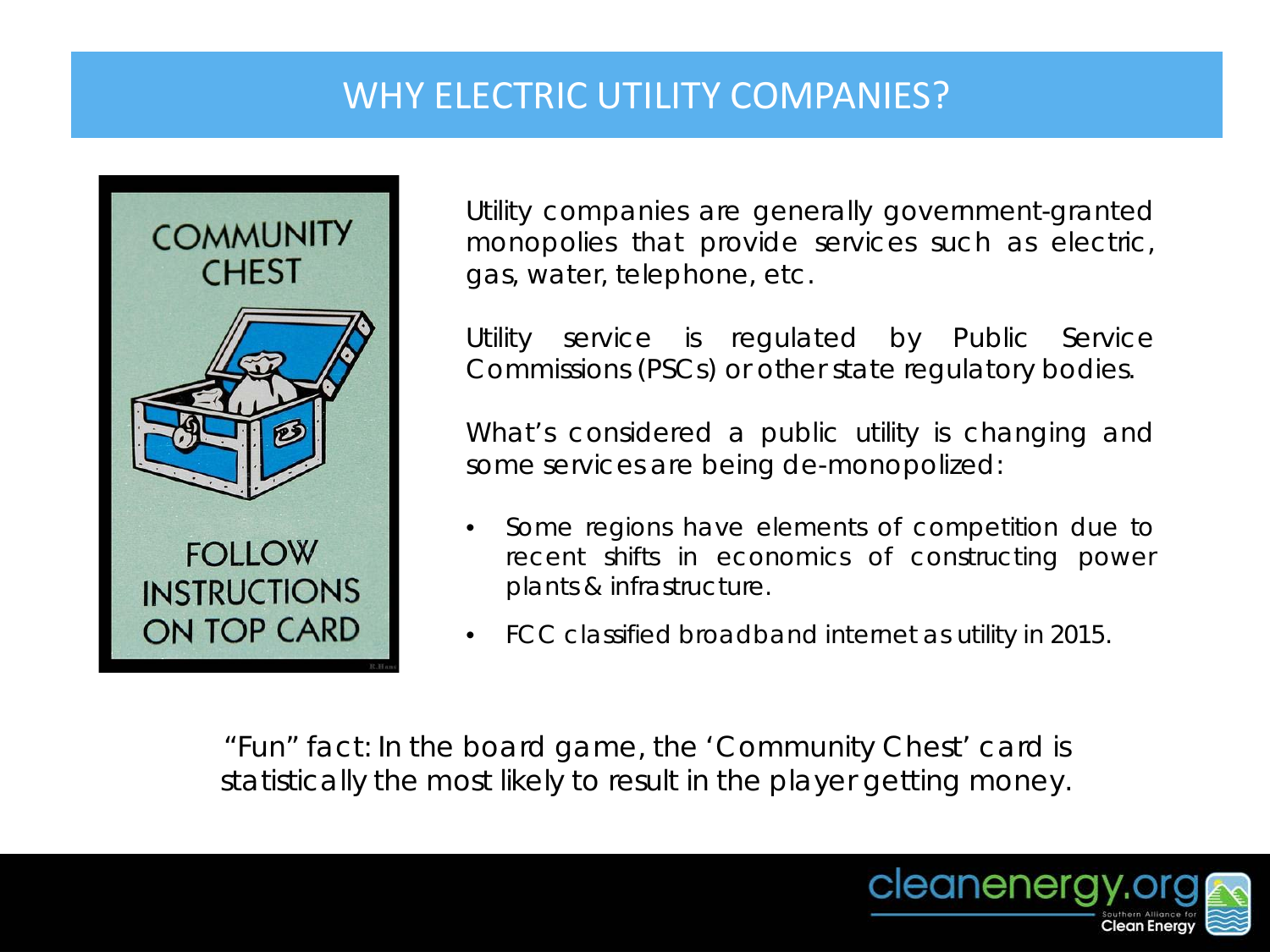### WHY IS ACS DATA NEEDED?

**To help represent the public interest and assess a wide variety of consumer impacts.** Although utilities are regulated and required to report the customer impacts of a given activity, in many cases, utilities are unable to collect or unwilling to share data with the public. Regulators are often forced to rely on utilities to define the relationship between a given program or policy and customers.

Transparency is a crucial part of the regulatory process, yet the underlying assumptions made by utility filings are rarely shared, even in cases where the data is publicly available:

"Even after a series of correspondence from the Commission expressing concern that IMPA seemed to *rely heavily on EIA as a significant input* into their analysis but *classifying this public domain source as confidential.'*"

> *- Draft Director's Report for 2017 Integrated Resource Plan on behalf of the Indiana Utility Regulatory Commission*

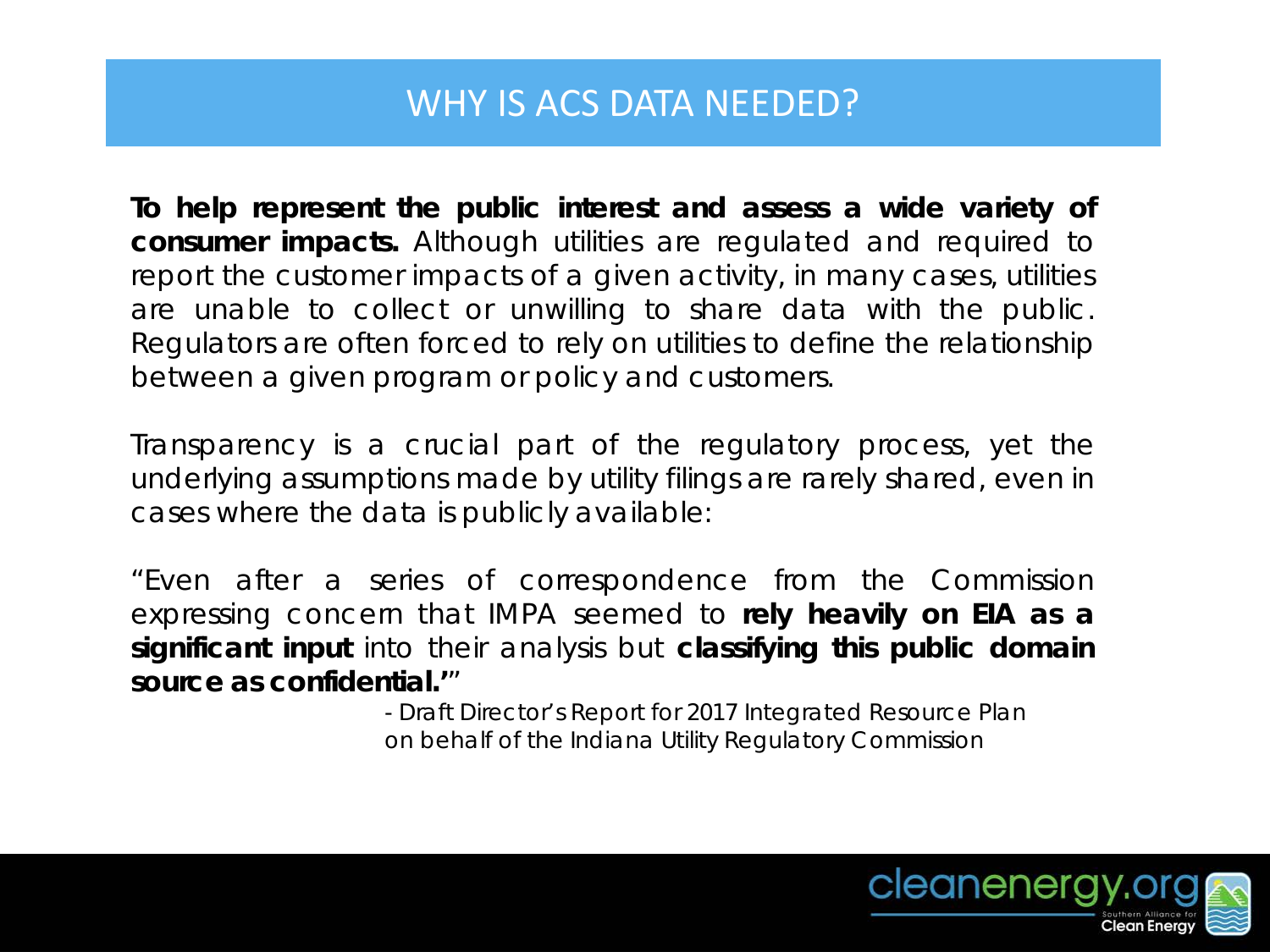### USE CASES: RATE IMPACT, PROGRAM DESIGN & ELGIBILITY, AND ENVIRONMENTAL JUSTICE





MANUFACTURED HOUSING STOCK



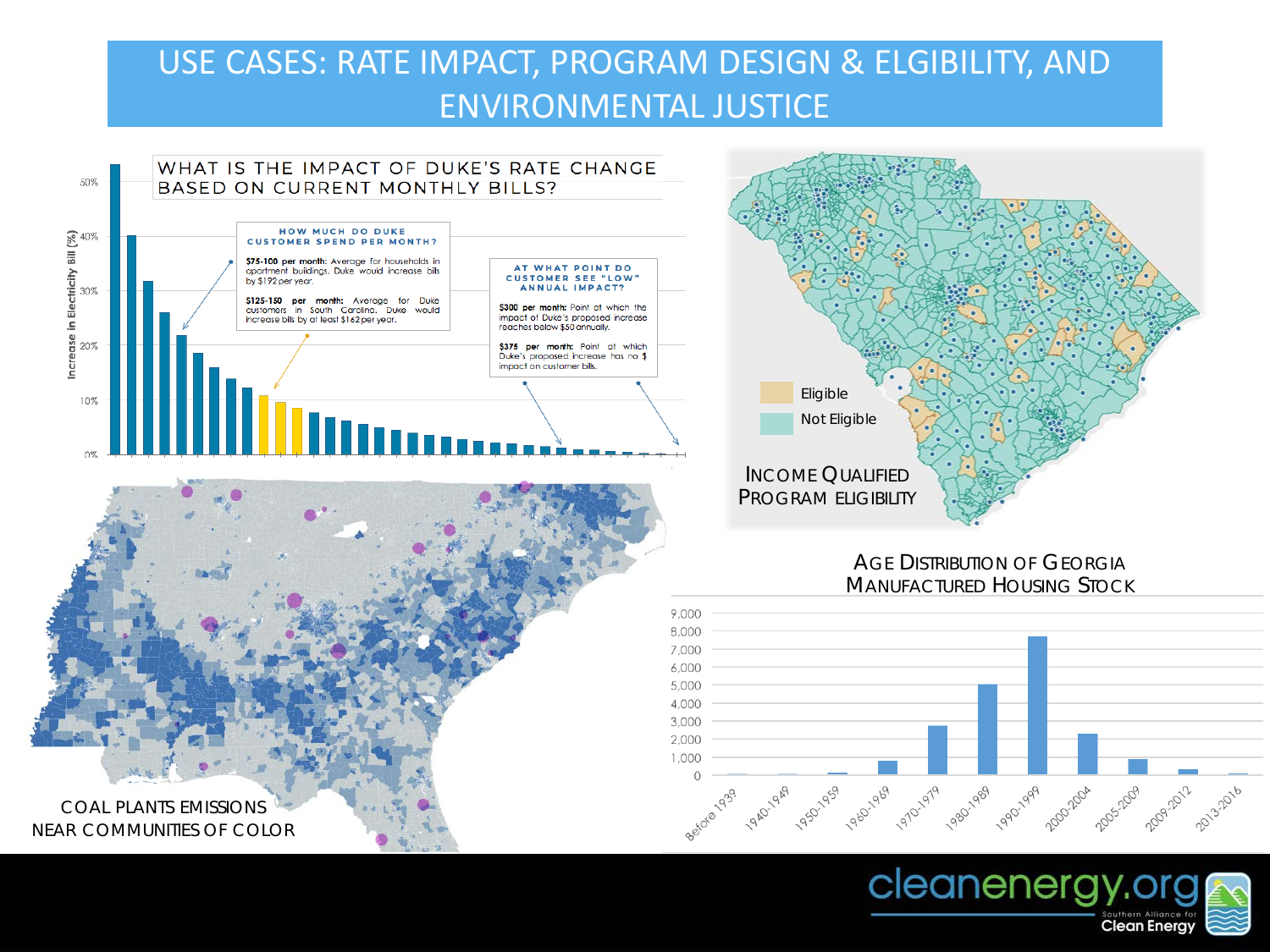### ACS LEVERAGED WITH OR FOR OTHER DATASETS



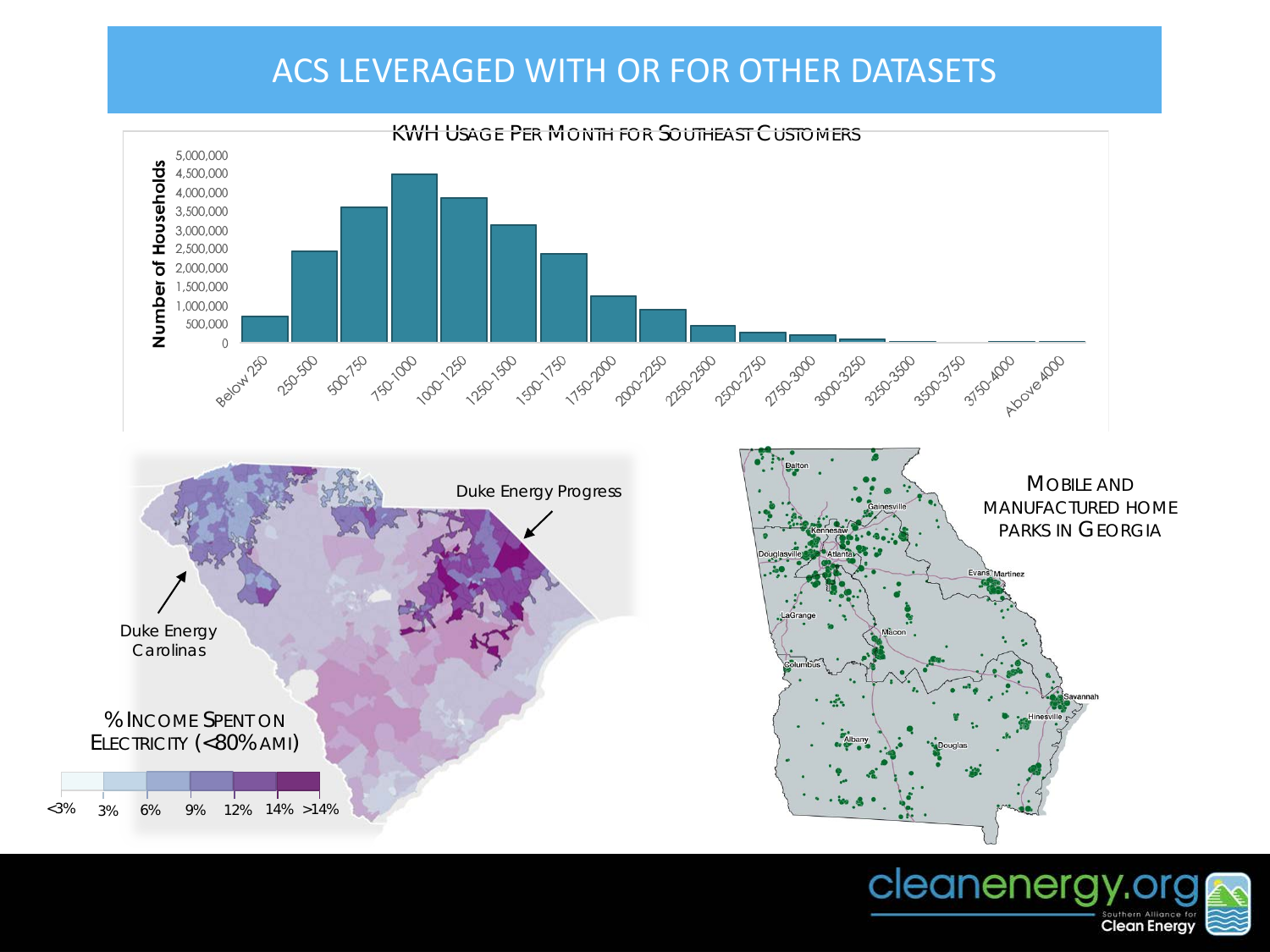## FIT WITH ACS DATA

The issues that arise from using ACS for this purpose appear to be the usual suspects….

#### *Varying levels of certainty in data estimates*:

- Small/mid-size cities or groups have most to gain from ACS data
- However, due to staff limitations may be least likely to have time/skills to fully consider various measures of sampling error.

#### *Aligning ACS multiyear estimate:*

- Can be an odd fit to align with planning years (every 2-3 years)
- Still less frequent than annual state/local government, so it is appropriate to prioritize accuracy over timeliness

#### *Difficulties aggregating ACS data to nonstandard geographies:*

- Good candidate since service areas almost never change
- Still challenging due to the patchwork nature of utility service areas.

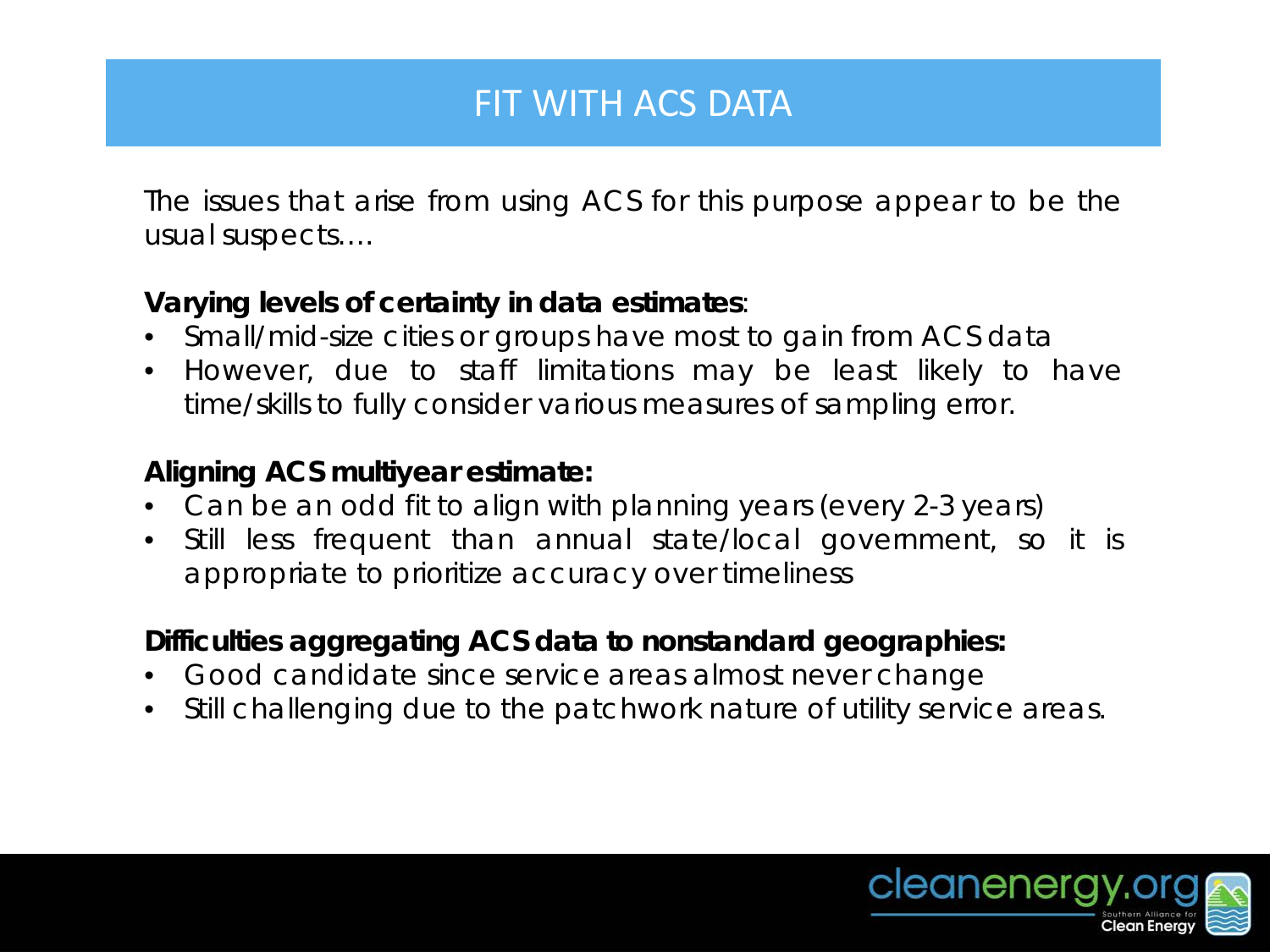#### ANALYSIS OF UTILITY SERVICE AREAS

Utility service areas come in all shapes and sizes…

Very few are coterminous with standard geographies. It is common for service areas to have several compacts areas and many diffuse patches.

Census tracts small enough to aggregate, but counties too coarse to divide.

Simple area weighting is best fit for addressing census tracts that fall partially within service area. Others have simply aggregated census tract centroids that fall within service area.



Source: Platts Electric Power Data



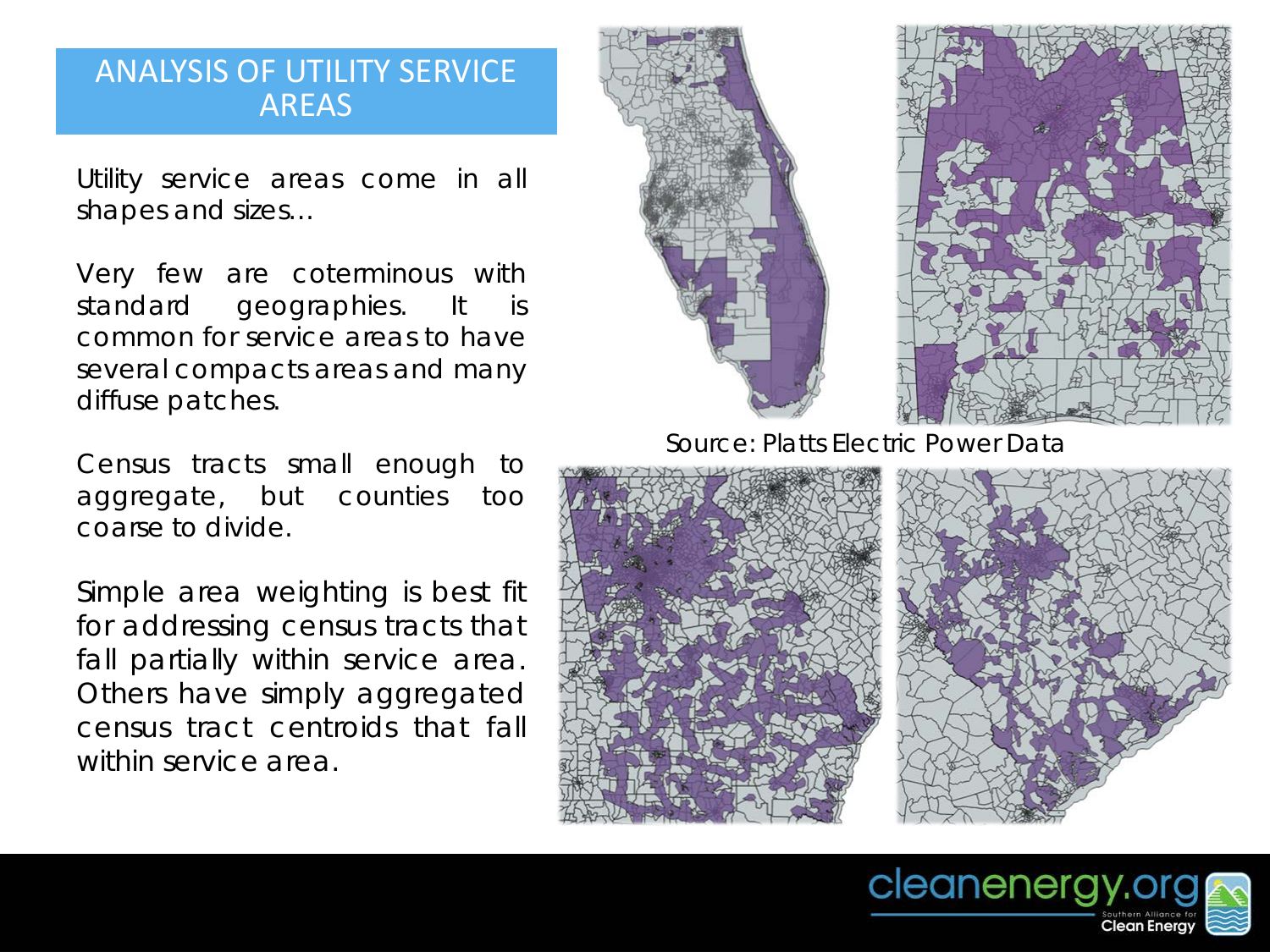### ANALYSIS OF UTILITY SERVICE AREAS

|                | EIA Form-861                 | ACS 2013-2017 5-Year |            |            |
|----------------|------------------------------|----------------------|------------|------------|
| <b>State</b>   | <b>Residential Customers</b> | <b>Housing Units</b> | Households | Population |
| Alabama        | 2,213,592                    | 2,231,126            | 1,856,695  | 4,850,771  |
| Florida        | 9,291,707                    | 9,259,684            | 7,510,882  | 20,278,447 |
| Georgia        | 4,296,977                    | 4,203,288            | 3,663,104  | 10,201,635 |
| Mississippi    | 1,284,578                    | 1,308,259            | 1,103,514  | 2,986,220  |
| North Carolina | 4,488,039                    | 4,521,697            | 3,874,346  | 10,052,564 |
| South Carolina | 2,251,558                    | 2,229,324            | 1,871,307  | 4,893,444  |
| Tennessee      | 2,847,696                    | 2,903,199            | 2,547,194  | 6,597,381  |
|                |                              |                      |            |            |

- # of housing units is best fit in terms of producing a direct comparison to the number of utility residential customers. Can be used to further adjust estimates for other household characteristics.
- Total counts and averages are desirable for planning purposes. May also be better to estimate compositional / descriptive characteristics (rates and percentages) with ACS data and pair with other available data.

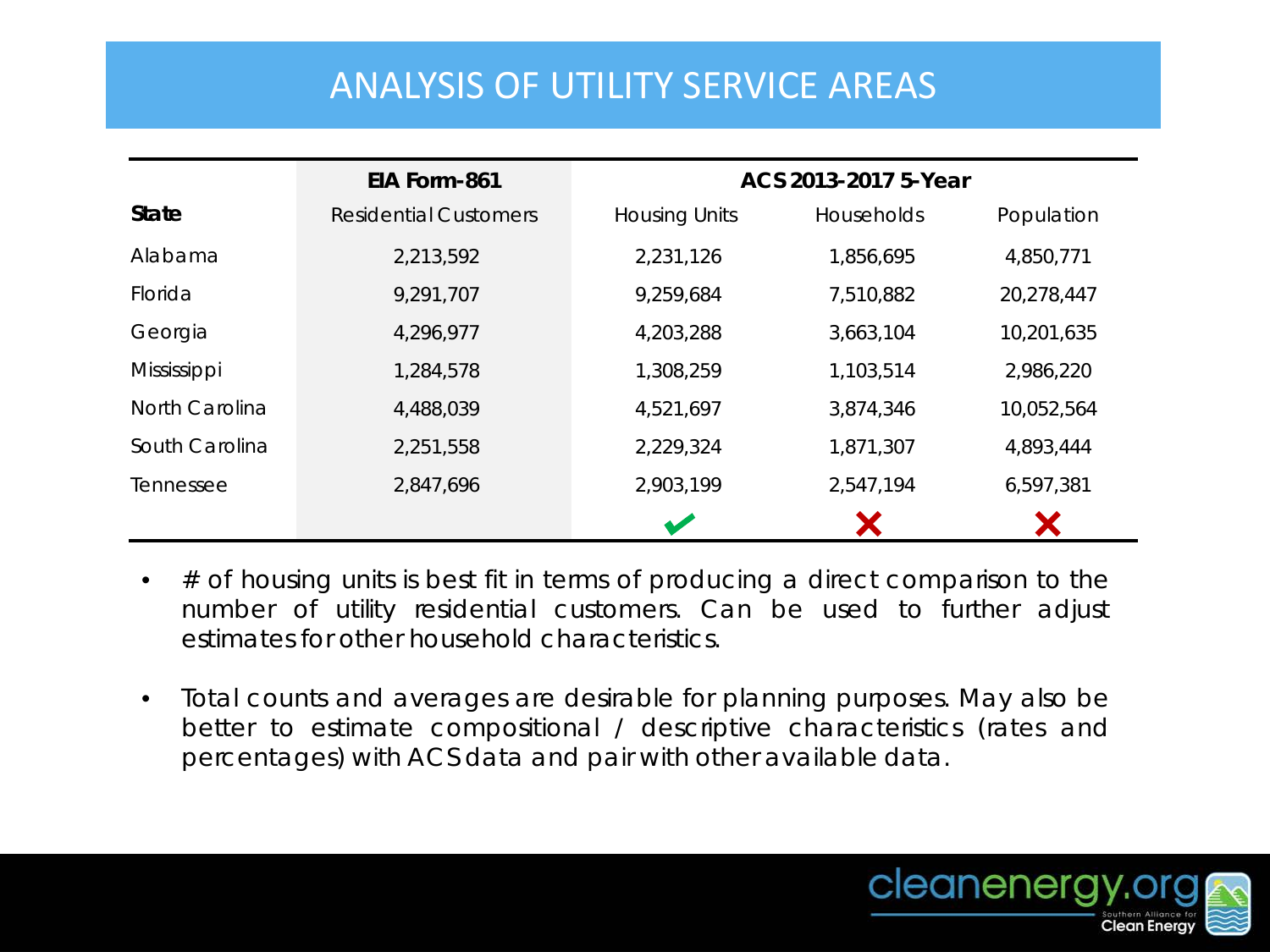### USING ACS SOCIAL, ECONOMIC, AND HOUSING ESTIMATES FOR UTILITY POLICY

Uses of ACS data for this purpose might appear limited, but seemingly unrelated topics add depth to policy discussions. Consider the following subject matter included in the ACS:

- Vehicles travel time to work, aggregate # of vehicles
- Citizenship status over the age of 18 in household
- Internet access broadband (cable, fiber optic, or DSL)

ACS data has multifaceted uses while none of these questions were directly intended to relate to electric utilities, they still have relevance to policy & planning.



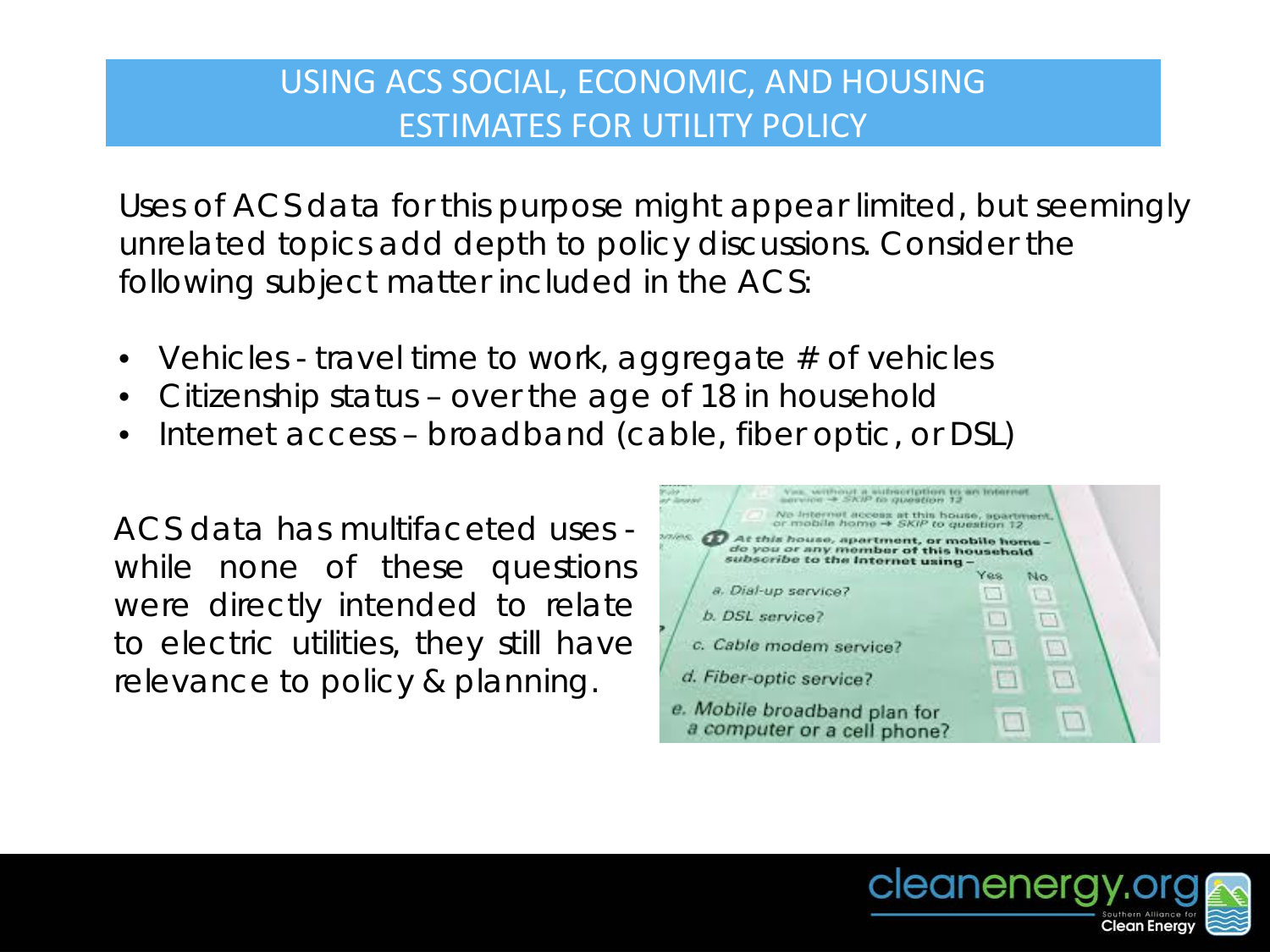### SOCIAL, ECONOMIC, AND HOUSING ESTIMATES: VEHICLES AND COMMUTE TIME



Many utilities have begun to study impacts energy consumption impacts of electric vehicles (EV) have. In particular ACS may help efforts to:

**Identify how charging overlaps with hourly load profiles –** based on time leaving home to go to work and vice versa. Most EV charging is done at home but shift may occur from overnight charging to 1-2 hours during peak hours.

**Anticipate clusters of vehicles charging simultaneously** - If in times of peak demand, may potentially require older transformers to be upgraded or replaced.

Other issues: ACS estimate may be more valuable if some time groups (4:00 pm to 11:59 pm) had hourly resolution instead. PUMS can supplement.

*Image & source:* Depicts how different customers are classified by hourly energy usage (load profiles) <https://blogs.oracle.com/utilities/load-curve-archetypes>

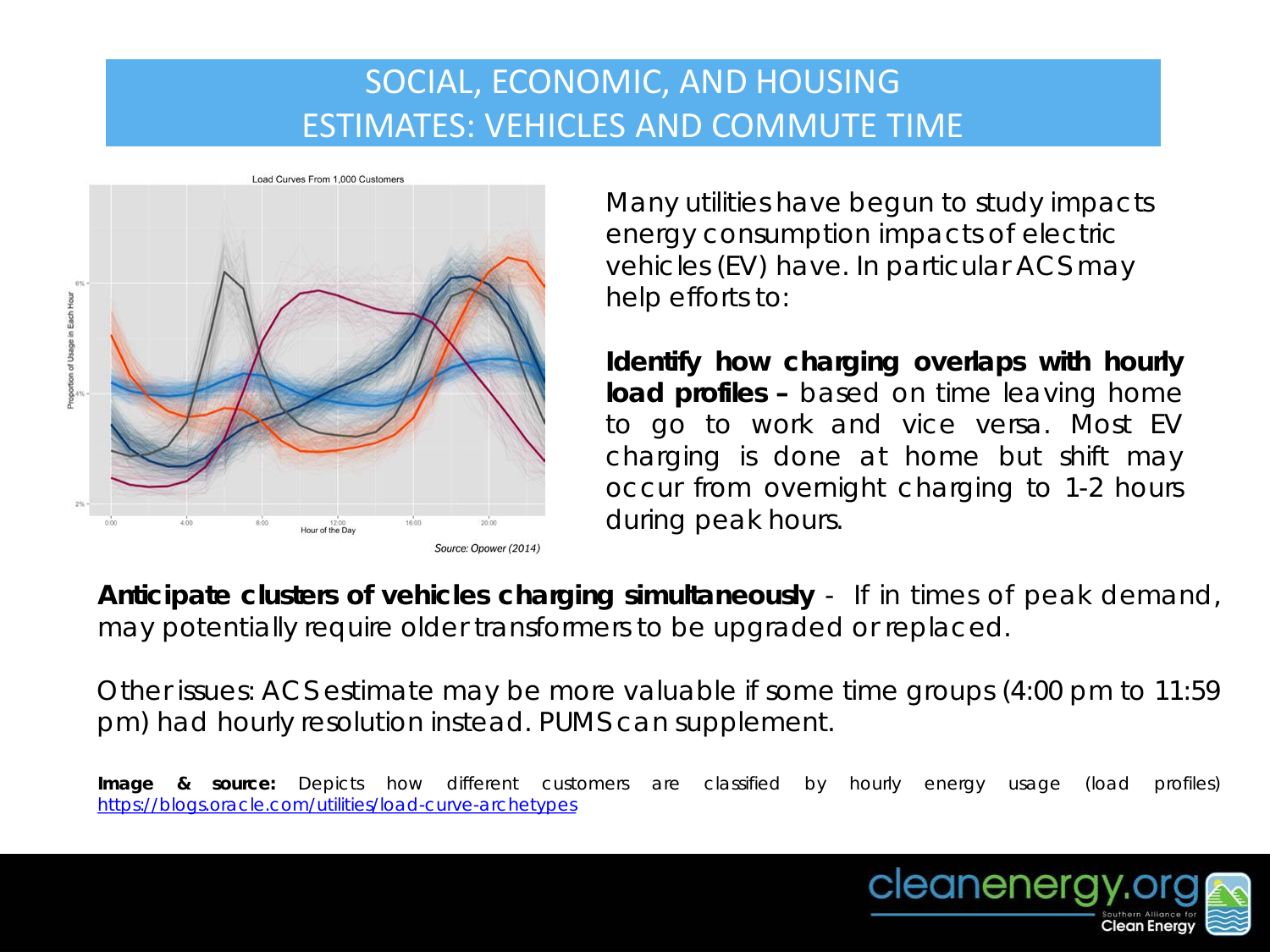### SOCIAL, ECONOMIC, AND HOUSING ESTIMATES: CITIZENSHIP



Many electric utilities require a social security number in order to receive service, making it difficult or impossible for immigrants to sign up for service in their own name.

Policy change is unlikely to happen elsewhere. Social Security Administration (SSA) guidelines to noncitizens states: "**We can't assign a Social Security number solely for you to get** a driver's license **or a service that requires a credit check."**

- Over 500+ utilities in the Southeast alone, too time consuming to review and/or challenge service requirements for each one. ACS estimate may help estimate impact and prioritize need for policy change.
- Recent case in LaGrange, GA where municipal utility policy was challenged to be discriminatory: "They're making it impossible for [immigrants] to have basic services so they can live there. The effect is to tell certain immigrants, 'You can't live here.'"

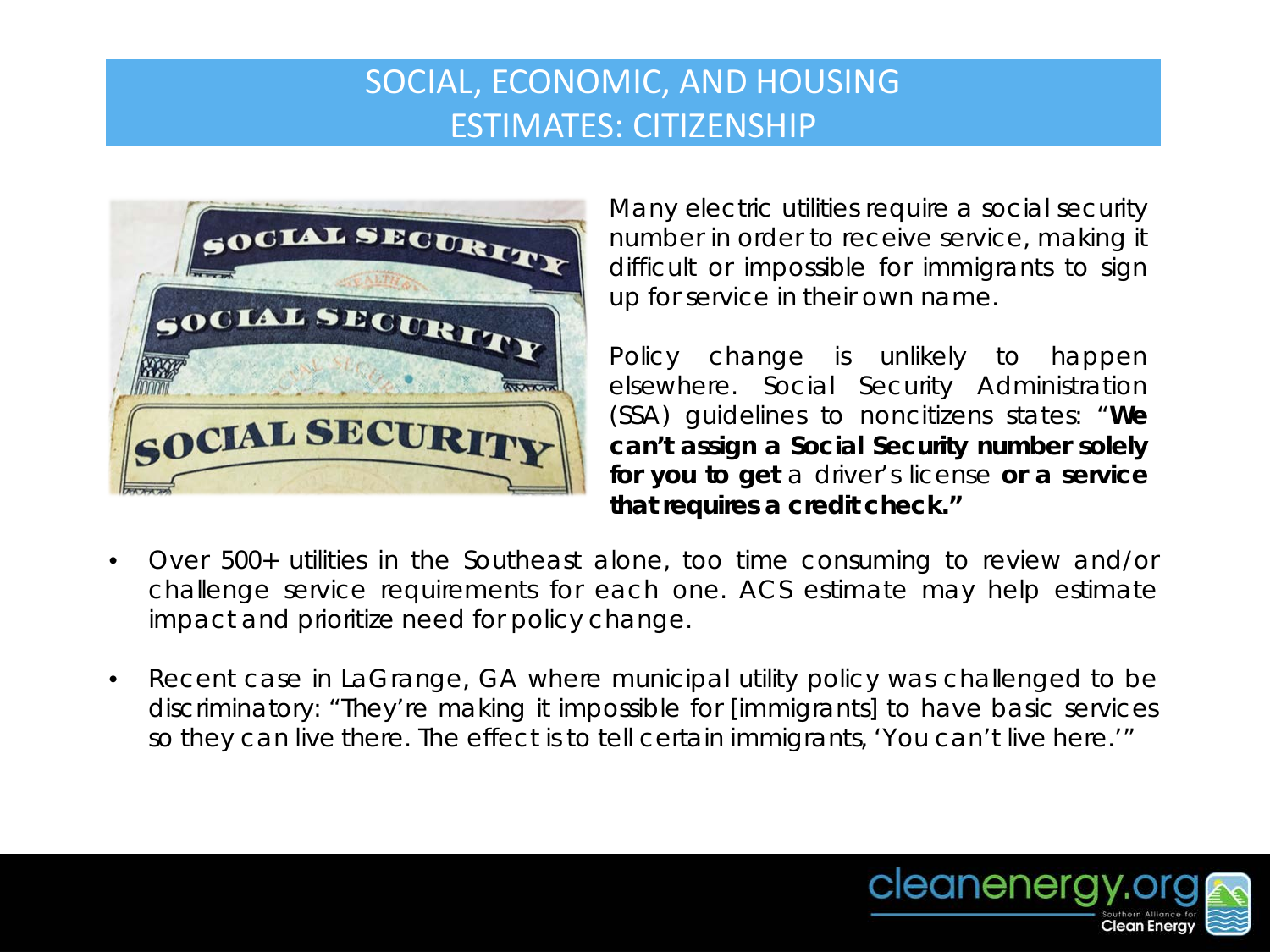## SOCIAL, ECONOMIC, AND HOUSING ESTIMATES: INTERNET ACCESS



- Most current internet service is provided by privately owned telecommunications companies.
- Shift to municipalities and rural co-op utilities as a provider for underserved areas?
- ACS estimates help answer question of how well underserved areas align with municipal utility boundaries and if addressing legality or other barriers is necessary.

Examples in Southeast:

- **Chattanooga Electric Power Board** municipal electric utility in Tennessee provides some of the fastest broadband internet service in the country. Fiber optic network installed in tandem with electrical distribution upgrades had lead to reduced power outages, proactive customer service, increased reliability.
- **Mississippi Broadband Enabling Act** makes explicit the legality of electric utilities offering broadband service with rules that electric service cannot subsidize costs.

![](_page_11_Picture_8.jpeg)